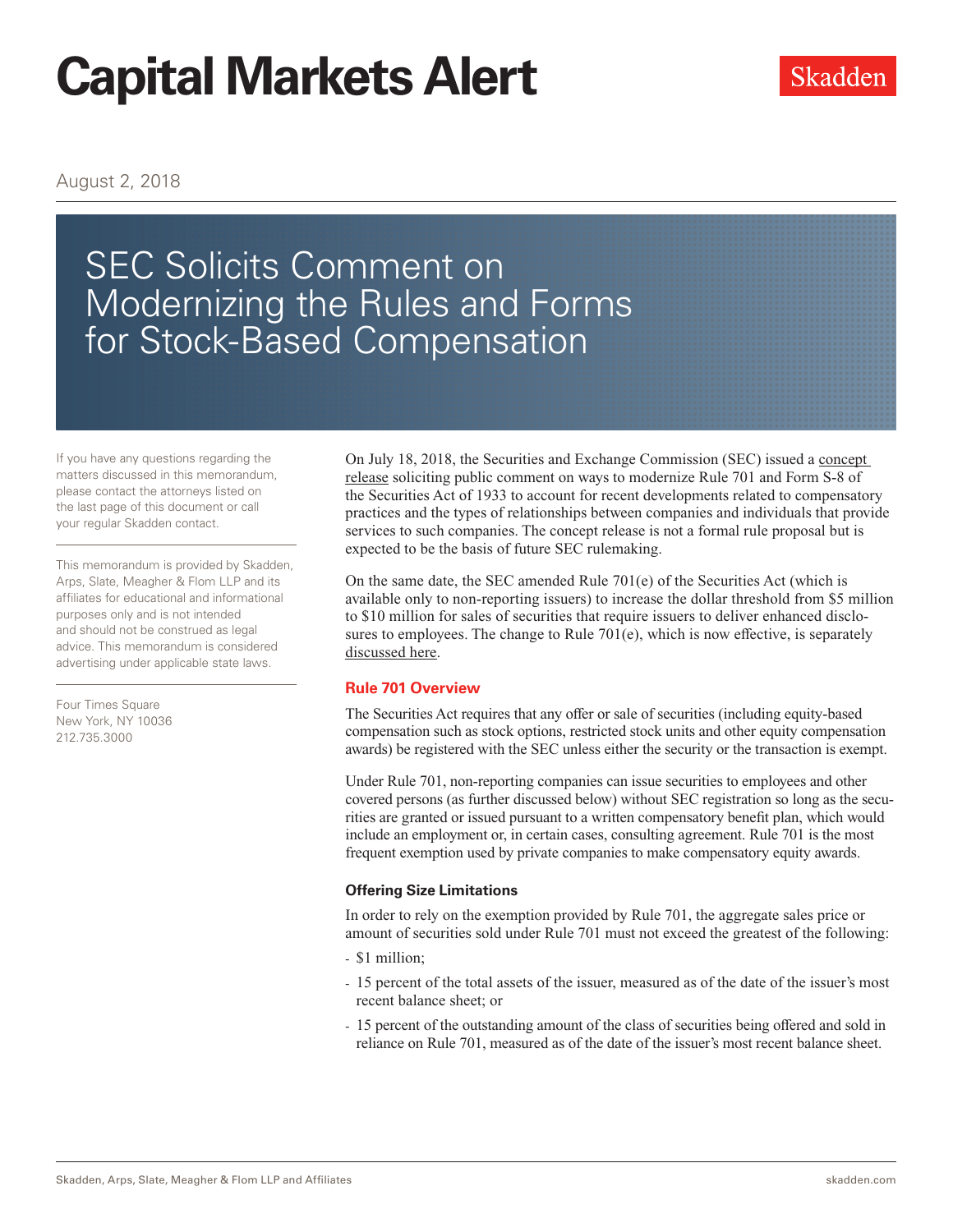Each of the above three limitations is calculated with respect to the aggregate sales price or amount of securities sold in reliance on Rule 701 in any consecutive 12-month period. The 12-month period may be measured either on a fixed annual basis or on a rolling 12-month basis, provided that the measurement period is applied consistently and not changed.

#### **Disclosure Requirements**

Before securities are issued in reliance on Rule 701, an issuer must satisfy certain minimum disclosure requirements. Namely, the issuer must provide a copy of the relevant compensatory plan to all eligible recipients at a reasonable time prior to the sale of securities (*e.g*., for stock options, prior to the date of exercise; for all other equity awards, prior to the date of grant). Under the recently amended rule, if the aggregate sales price of securities sold by the issuer in reliance on Rule 701 exceeds \$10 million in a 12-month period (calculated as described above), then, in addition to providing recipients with a copy of the compensatory plan, the issuer must also provide additional enhanced disclosures to all eligible recipients, including:

- a summary of the material terms of the compensatory plan or compensatory contract;
- the risk factors associated with an investment in the securities under the plan or agreement; and
- financial statements of the issuer prepared in accordance with U.S. generally accepted accounting principles (GAAP) dated not more than 180 days before the sale.

The issuer's financial statements must be for the two most recently completed fiscal years or the period during which it has been in existence, if shorter. These financial statements must include consolidated balance sheets and statements of income, cash flows and changes in stockholders' equity. Interim financial statements also may be required to make sure that the date of the most recent financial statements is never more than 180 days before the securities are issued or sold. Companies may provide unaudited annual financial statements to comply with the Rule 701 disclosure obligation unless audited financial statements are available and the audit was conducted in accordance with U.S. GAAP or the standards of the Public Company Accounting Oversight Board.

#### **Eligible Recipients**

Persons to whom offers and sales may be made pursuant to Rule 701 include: employees, officers and directors of the issuer (or the issuer's parent or majority-owned subsidiaries, or the majority-owned subsidiaries of the issuer's parent, each an "issuer-affiliated entity"). Recipients need not be accredited investors, as defined in Rule 501 of Regulation D under the Securities Act.

Consultants and advisors may also receive securities under Rule 701 so long as (i) such consultant or advisor is a natural person, providing bona fide services to the issuer or an issuer-affiliated entity; (ii) such services are not in connection with the offer or sale of securities in a capital-raising transaction; and (iii) the consultant or advisor does not directly or indirectly promote or maintain a market for the issuer's securities. Persons working under a *de facto* employment relationship with the issuer, such as a non-employee providing services that traditionally are performed by an employee, with compensation paid for those services being the primary source of the person's earned income, also would qualify as eligible persons under the exemption.

Rule 701 is not available for equity awards to entities (including, for example, entity consultants). Rule 701 only applies if the eligible recipient was employed by, or was providing services to, the issuer or an issuer-affiliated entity at the time the grant was made or the securities were initially offered.

#### **Form S-8 Overview**

For publicly reporting issuers that cannot use the Rule 701 exemption, Form S-8 provides an abbreviated registration statement for the issuance of compensatory securities under any employee benefit plan. As is the case with Rule 701, Form S-8 is available solely to register compensatory sales of securities to "employees," including consultants and advisors and *de facto* employees.<sup>1</sup> The form is not available for the registration of securities offered for the purpose of raising capital.

 $1$  However, where the consultant or advisor performs services for the issuer through a wholly owned corporate alter ego, the issuer may contract with, and register securities on Form S-8 as compensation to, that corporate entity. *See* Aaron Spelling Productions, Inc. (July 1, 1987).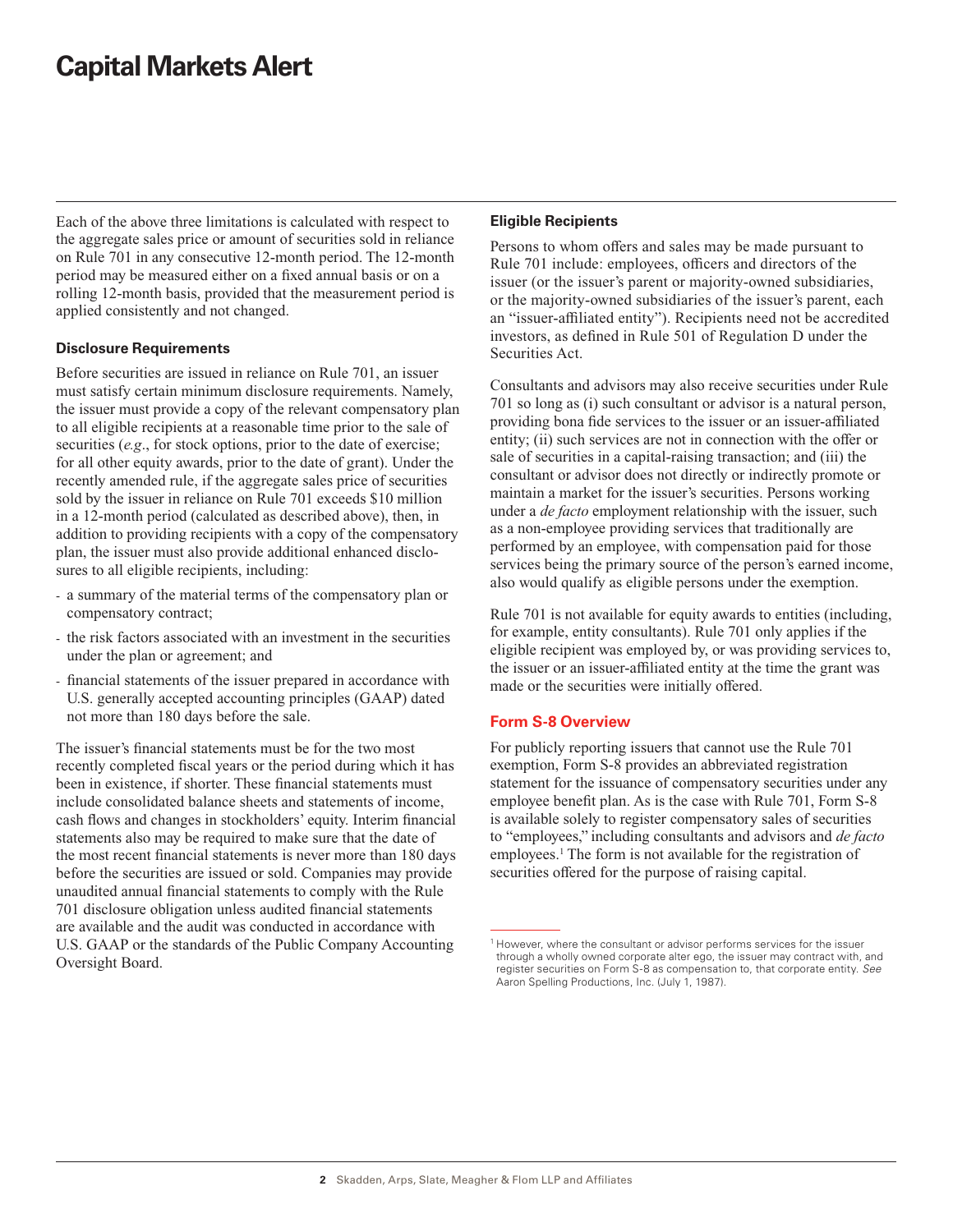Form S-8, which includes only certain limited disclosure obligations, was adopted primarily to streamline the registration process for public companies that issue securities for compensatory, rather than capital-raising, purposes. The accommodations available under Form S-8 include, most prominently: (i) immediate effectiveness of the registration statement upon filing without review by SEC staff; (ii) updating via forward incorporation by reference for all issuers (including those that are not eligible to use Form S-3); and (iii) no obligation to publicly file a statutory prospectus.

#### **Concept Release**

#### **Expanding Eligible Recipients Under Rule 701 and Form S-8**

The concept release solicits public comment on whether, and if so, how, to change Rule 701 and Form S-8 to account for the evolving employer-employee relationships of the so-called gig economy. These relationships can involve short-term, part-time or freelance arrangements where the individual, rather than the company, may set the work schedule. Often the individual uses the company's internet platform for a fee to find business, whether that involves providing services to end-users (such as ride shares, food delivery or household repairs) or using the platform to sell goods (such as craft objects or lodging).

Individuals participating in these arrangements typically do not enter into traditional employment relationships. Accordingly, they may not be "employees" eligible to receive securities in compensatory arrangements under Rule 701 or Form S-8. Similarly they may not be consultants, advisors or *de facto* employees under Rule 701 or Form S-8. Nevertheless, as with traditional employees, companies may wish to offer equity compensation to such individuals.

The concept release solicits comments on how Rule 701 or Form S-8 might be updated to account for such individuals and employee relationships. The SEC is asking for comments to be received on or before September 24, 2018.

#### **Easing Rule 701 Disclosure Requirements**

As noted in our [client alert](https://www.skadden.com/insights/publications/2018/07/sec-eases-disclosure-threshold-under-rule-701) summarizing the recent amendment to Rule 701(e), if sales in a Rule 701 offering exceed \$10 million in a 12-month period, and the required enhanced disclosures described above have not been provided to all investors before

sale, the issuer will lose the exemption for the entire offering when sales exceed the \$10 million threshold. Because of the risk of retroactive loss of the exemption, issuers must maintain robust controls to track the volume and expected timing of sales or grants under their equity compensation plans. The concept release solicits public comment on whether, and if so, how, to change Rule 701 to address this potential concern, including whether the loss of the exemption should apply only to transactions that occur after the threshold is crossed and for which disclosure is not provided (thereby limiting any rescission claims against the issuer).

Under existing Rule 701, foreign private issuers are required to provide financial information on the same schedule as domestic issuers (*i.e.*, financial statements must be current within the past 180 days). Foreign private issuers may issue securities in reliance on Rule 701 throughout the year, which could effectively require them to update their financial statements more frequently than required under Form 20-F. The concept release solicits public comment on whether, and if so, how, Rule 701 should be tailored for foreign private issuers to conform with their home country practices to avoid this issue.

#### **Treatment of RSUs Under Rule 701**

The concept release solicits public comment on whether, and if so, how, to change the timing of the Rule 701 disclosure obligations tied to restricted stock unit (RSU) awards, which were not a common form of compensation at the time the rule was last updated.

Instruments such as RSUs settle by their terms without any action (*e.g.*, exercise or conversion) by the recipient. In the eyes of the SEC, the relevant investment decision tied to an RSU award, if there is one, "likely takes place at the date of grant." Consequently, an issuer's obligation to provide Rule 701(e) disclosure would apply a reasonable period of time before the grant date of the RSU award.

The concept release acknowledges commenters' concerns that disclosure of financial information before an RSU is granted could compel disclosure to recipients at a time when they are negotiating their employment contracts before joining the company. In response, the concept release seeks comment on when Rule 701(e) disclosure should be required for an RSU, and whether the timing should be different for new hires.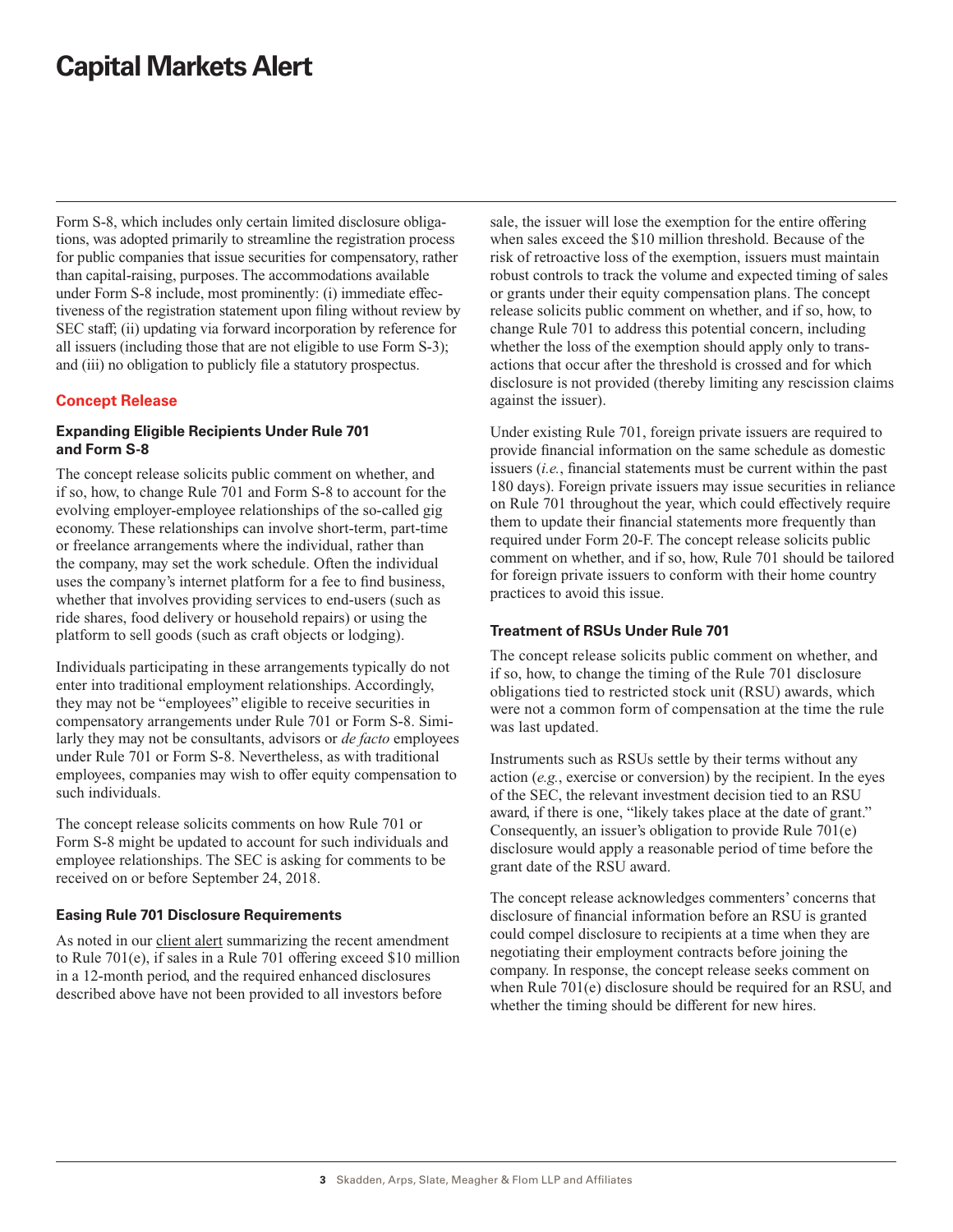#### **Raising or Eliminating the Offering Size Limitations on Rule 701 Sales**

The concept release solicits public comment on whether, and if so, how, to change Rule 701 to raise or eliminate the offering size limitations on the aggregate sales price or amount of securities sold. The release notes that the current size limitations, which are a hard cap (and not to be confused with the Rule 701(e) thresholds that require the delivery of enhanced disclosures to employees), may unduly restrict smaller and start-up companies that may be more dependent on equity compensation to attract and retain necessary talent.

#### **Streamlining or Eliminating Form S-8**

The concept release solicits public comment on whether, and if so, how, to ease the requirements of Form S-8 and reduce the related compliance complexities and costs. The concept release identifies a range of potential reforms, including but not limited to:

- whether to reconsider the requirement to register a fixed number of shares, including as a means to avoid inadvertent Section 5 violations when plan sales exceed the number of shares registered (such as under a 401(k) plan where "share counting" issues are prevalent);
- whether to permit an issuer to register on a single form the offers and sales pursuant to all its employee benefit plans;
- whether to permit issuers to add securities to an effective Form S-8 via an automatically effective post-effective amendment; and
- whether to permit issuers to pay filing fees using a "pay-asyou-go" fee structure pursuant to which all issuers eligible to use Form S-8 could, at their option, pay filing fees on Form S-8 on an as-needed basis rather than when the form is initially filed.

The concept release also solicits public comment on more fundamental and comprehensive changes to the structure of compensatory-related securities offerings, including whether to extend the Rule 701 exemption to reporting companies and in turn eliminate Form S-8.

#### **Conclusion**

The concept release is aimed primarily at evaluating whether to update and streamline the regulatory framework governing compensatory securities offerings to accommodate changes in the workforce related to the gig economy and evolving forms of equity-based compensation. While the substance and timing of any changes remains uncertain, any responsive amendments to Rule 701 and/or Form S-8 could significantly alter the ways, and to whom, companies compensate their service providers.